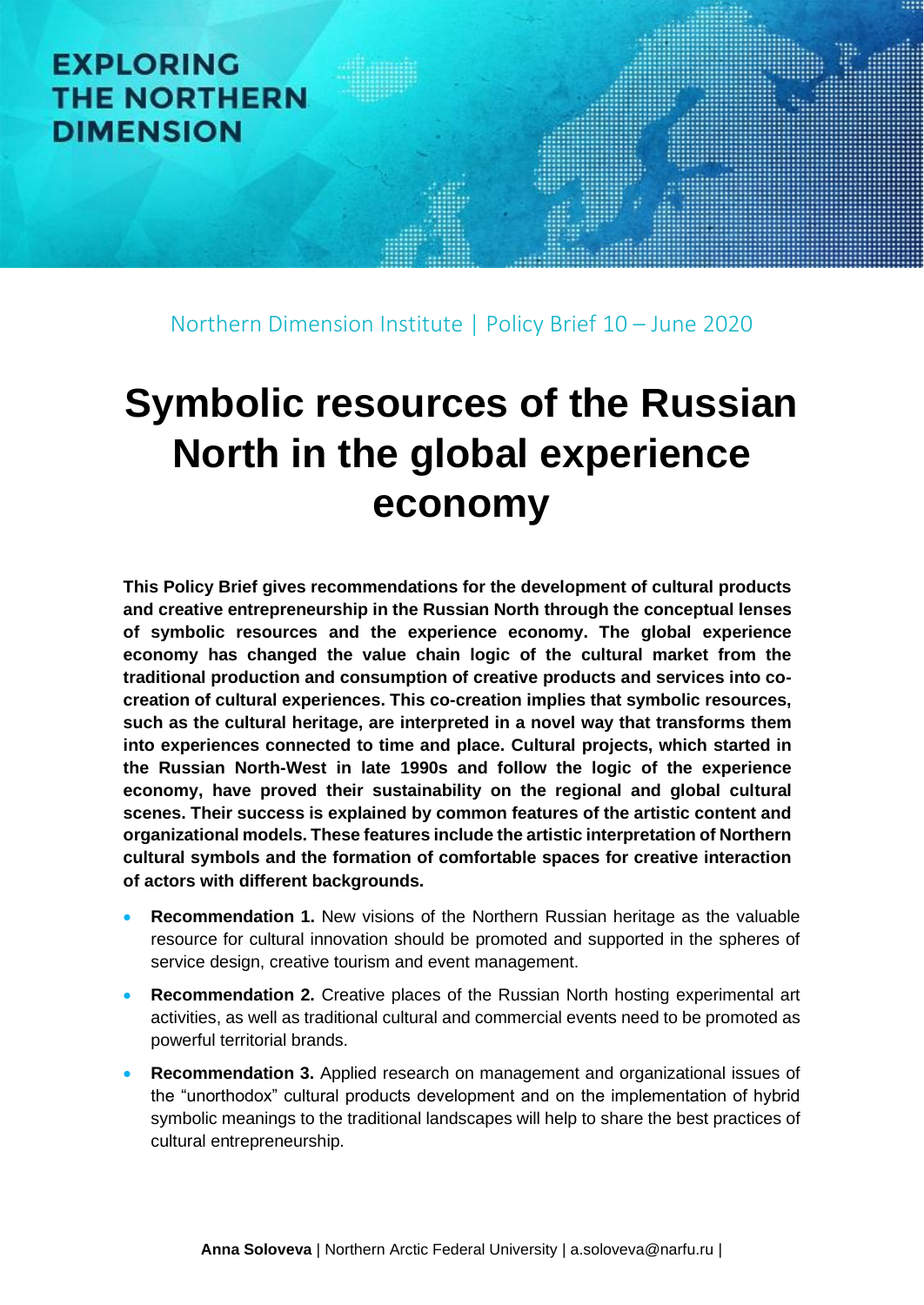## **Value chain perspective on symbolic resources in the experience economy of Russian North**

**The experience economy** approach shifts attention to the role of the consumer on the cultural market, thereby contrasting the creative industry view that stresses the diversity of producers and suppliers of cultural goods. In the experience economy, boundaries between distributors, producers and consumers become blurred, which transforms the traditional production-consumption value chain into co-creation of cultural experiences in social networks.

**Symbolic resources** is a concept that highlights the importance of the symbolic basis of a creative product in defining its distinctiveness, competitive position, and sustainability of its competitive advantage on the cultural market. **Semiotic codes** and **material base** of creative products form the two dimensions of the symbolic resources. **Semiotic codes** give meaning to both traditional collective and innovative individual artistic work, and shape how audiences interpret it. **Material base** includes materials, technologies and socio-technical systems that give form to creative products and enable their production and consumption [1].

> The image of the North, represented on the global cultural scene, demonstrates several universal features: expansive landscapes, severe climate, premodern roots of sustainable relations between man and nature, solitude and introspection.

The "**Russian North"** refers to the European North located in Northwest Russia on the cultural map of Russia [2]. Its symbolic capital centers around cultural landscape (architectural monuments, historic look of cities and villages, folk crafts, folklore, rituals and festivals) that provides building blocks for attractive and sustainable local cultural projects. Preservation, popularization and state protection of the cultural heritage objects of the Russian North, and provision of diverse cultural services to the local population (offered by cultural, educational and artistic institutions) are set as priorities in the Russian state-level cultural policy.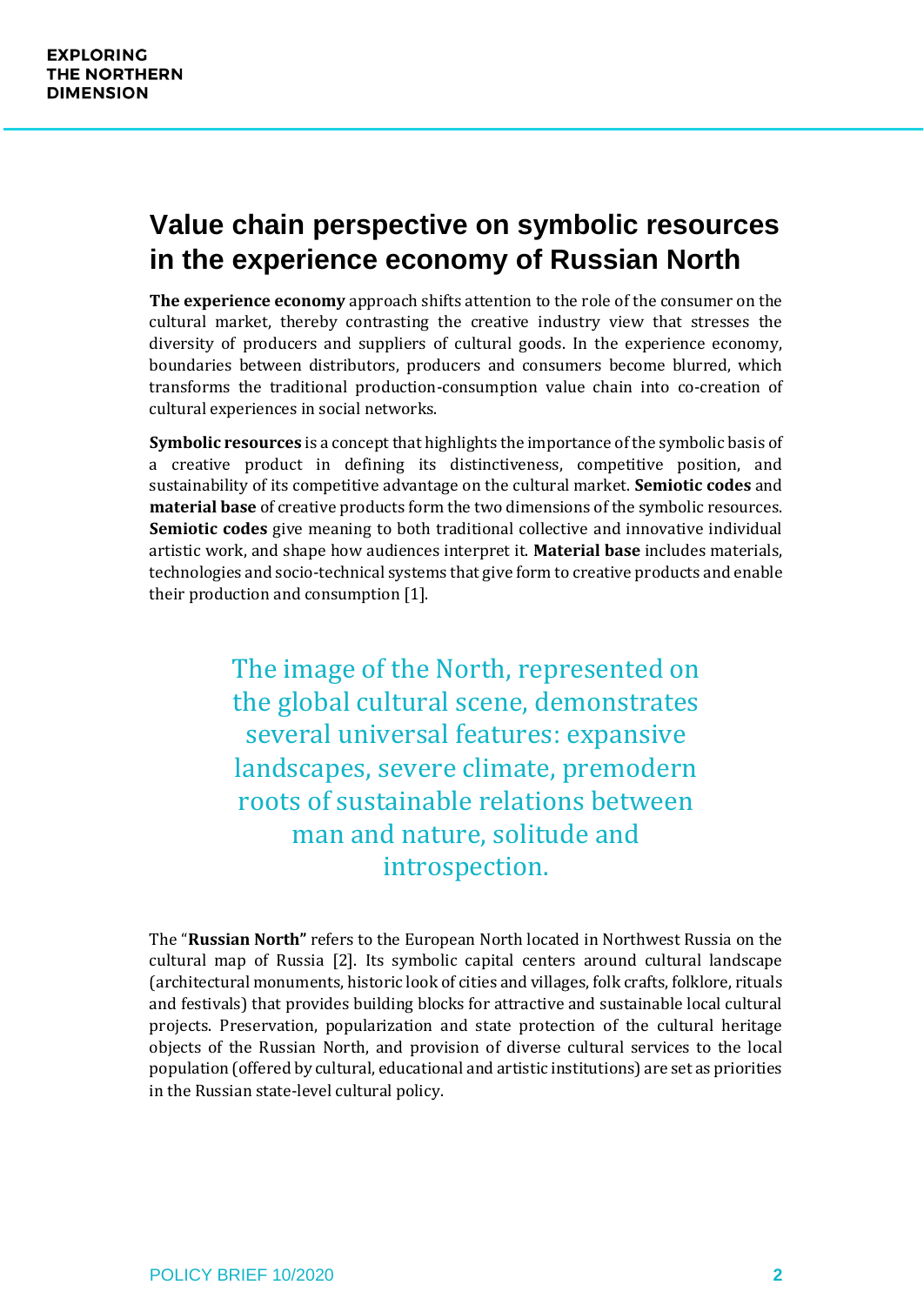The value of the cultural market for regional development in Russia is difficult to analyze quantitatively, even from a traditional value chain perspective, as the statistics on cultural institutions and enterprises do not recognize "creative industries" either at national or regional level. Moreover, as the sector combines heterodox commercial, noncommercial and state supported activities, the impact of creative industries on regional development is better to analyze qualitatively in terms of the enrichment of local cultural atmosphere or of the formation of new public spaces. The value chain model for the experience economy provides a framework for this.



Figure 1: The value chain model for the symbolic resources is used to assess how geographically localized production uses the advantages of the global experience economy

## **Global reproduction of local cultural symbols: authenticity at risk?**

Construction and promotion of the "Northern" myths, which reflect the local folk knowledge, plays an important role in the creative business development in the Russian North. The archaic ethnic symbols, traditional aesthetic conventions, hand-made technologies and natural materials form the prototypical heritage objects, which represent the local cultural authenticity. Authenticity is the most valuable asset of local products on the global art market. At the same time, individual entrepreneurs and enterprises who craft products based on unique local traditions compete with the mass replication of ethno-goods (souvenirs, popular spectacles, etc.) on the Russian national and global markets.

Furthermore, creative interpretation of the authentic content often results in niche or specialized cultural goods that seldom find their art markets at the regional level.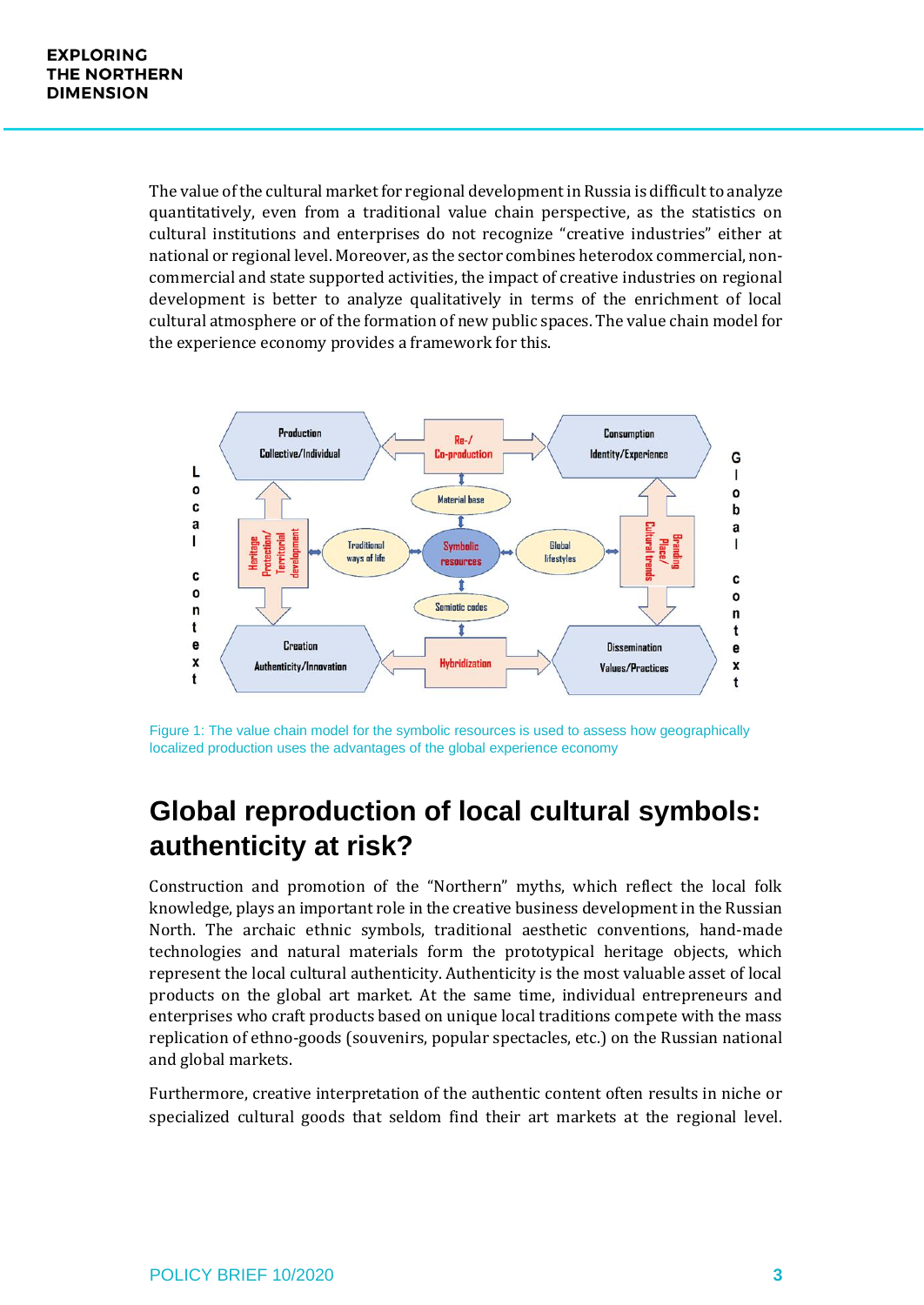Therefore, local producers of authentic cultural goods would need support at the later stages of creative business development to introduce them to the global lifestyles market. This includes branding, where authentic symbolic resources are labeled into local brands to make them distinctive from kitsch and mass reproduction.

## **Combining local and global in the experience economy of the Russian North**

The symbolic resources that make the Russian North distinctive on the global cultural market include the **semiotic codes** that blend modern global ("western") and traditional Russian themes. Local producers have successfully adopted the logic of the experience economy and created new meanings to the area's folk lifestyles and crafts to reflect contemporary cultural trends.

• Producers of cultural goods combine features of the global "ethno", "eco" and "slow life" cultural trends (for example, brand "Bronskitea", fashion designer Nikolay Teryuhin) to make them distinctive on the global experience market.

The **material base** that gives form to local creative products and enable their production and consumption include

- Emerging creative clusters (for example, Karelian crafts cluster) that establish cooperation platforms for local producers of traditional goods, innovative designers, heritage managers and cultural promoters.
- Multicultural and democratic creative platforms, such as land-art and community art museums, open-air festivals and artistic residences at heritage sites ("Taibola" festival, "Zvozland", "Maryin Dom" and "Taf Oshevensk" art residences).

Participatory creative activity on these platforms fosters art professionals' dialogue with the audience. Multicultural audiences (including tourists, amateur actors, musicians and artists, students etc.) enrich universal art language with local and subcultural symbols.

Multidisciplinary and multilateral cultural platforms are open for equal participation of all social groups. Therefore, they should be used strategically to connect art professionals, creative entrepreneurs and societies, and thereby foster local development.